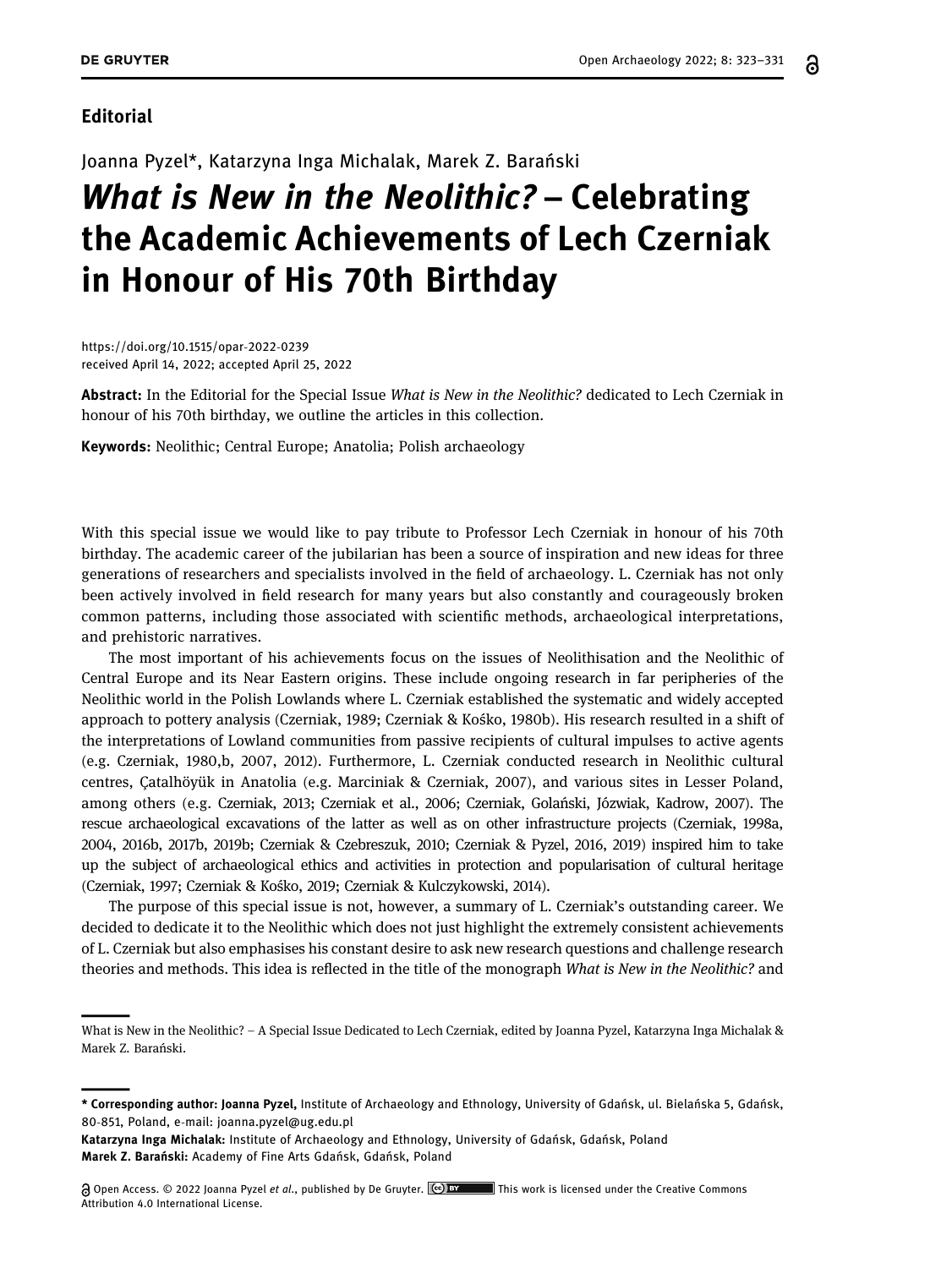further developed in nine papers by sixteen authors who deal with issues related to the vast areas starting with the Polish Lowlands: Kuyavia (Bogucki, Grygiel), Greater Poland (Marciniak; Żurkiewicz), Pomerania (Matuszewska, Schiller), through Lesser Poland (Kadrow, Golański; Valde-Nowak), the Baltic-Pontic Intermarine Area (Kośko, Szmyt, Makarowicz, Ignaczak), and ending with Anatolia (Pawłowska, Shillito) and Eurasia as a whole (Nowak).

The first paper, Do we Finally Know What the Neolithic Is? by M. Nowak, tackles the definition of the Neolithic which is a key issue for every researcher of this archaeological period. L. Czerniak also addressed this topic in some of his publications (e.g. Czerniak, [1994b](#page-5-2), [1998b](#page-5-7), [1999](#page-5-8)) and indicated that a single and universal definition of the Neolithic is not possible. Nowak elaborates on this statement by considering up to date research both on the Neolithic and the philosophy of science.

The second paper Intermarine Area Archaeology and Its Contribution into Studies of Prehistoric Europe is by A. Kośko, M. Szmyt, P. Makarowicz, and M. Ignaczak. They represent a former Kuyavia Research Group from the Adam Mickiewicz University in Poznań (Zespół Badania Kujaw UAM) with which L. Czerniak collaborated for many years obtaining subsequent scientific degrees as well as publishing crucial monographs (Czerniak, [1980,](#page-5-1) [1994b](#page-5-2)), numerous papers on material analysis (e.g. Bednarczyk, Czerniak, & Kośko, [1980](#page-5-9); Czerniak, [1978](#page-5-10), [1979a,](#page-5-11) [1990](#page-5-12), [1992;](#page-5-13) Czerniak & Dzieduszycka, [1979](#page-6-7); Czerniak & Kośko, [1980a](#page-7-7)), and more general research articles (e.g. Czerniak, [1979b,](#page-5-14) [1988,](#page-5-15) [1994a,](#page-5-16) [1996c,](#page-5-17) [2008c](#page-6-8); Czerniak & Kośko, [1993](#page-7-8)). As the research interests of this group of archaeologists extended with time towards a much broader area stretching between the Baltic and Black Sea, the paper presents an overview of the research on the Late Neolithic and the Early Bronze Age archaeology of this intermarine area, including its general purpose, background, and conditions. At this point, it is worth highlighting the importance of the Pontic Area with regard to the Neolithisation of Central Europe (e.g. Czerniak, [1994b](#page-5-2)). L. Czerniak's interests in this topic contributed to the launch of the Polish-Ukrainian research project on the Bug-Dniester culture with the participation of the University of Gdańsk (Czerniak, Gaskevych, Józwiak, & Domaradzka, [2013](#page-6-9)).

The next paper Households and Hamlets of the Brześć Kujawski Group by P. Bogucki and R. Grygiel takes us to Kuyavia or, more broadly, to the Polish Lowlands. It discusses both the household and hamlet as two key structures of social organisation in the Neolithic uptake on theoretical developments in the household archaeology as well as new research on the Brześć Kujawski group/culture. The archaeological remains of this particular area have been studied extensively by L. Czerniak throughout his career (e.g. Czerniak, [1980](#page-5-1), [1994b](#page-5-2), [1996b](#page-5-18), [2002](#page-5-19), [2007,](#page-5-3) [2008b,](#page-6-10) [2012;](#page-6-0) Czerniak & Piontek, [1980a](#page-7-9)[,b](#page-7-10), [1981](#page-7-11); Czerniak & Pyzel, [2013](#page-7-12), [2016](#page-7-3), [2019](#page-7-4)). Also, the household as a bottom-up approach to the issue of social organisation in the Neolithic has been applied by L. Czerniak in the last 10 years for the Linear Pottery culture (LBK) in Lesser Poland (Czerniak, [2013](#page-6-1), [2016a](#page-6-11), [2018a](#page-6-12), [2019a](#page-6-13), [2021](#page-6-14)).

The topic of the post-LBK communities in the Polish Lowlands is further addressed in the paper by A. Marciniak Exploiting Sheep and Goats at the Late Lengyel Settlement in Racot 18. It presents and commemorates research conducted by L. Czerniak in the 1980s, which included southern Greater Poland to the ecumene of the Brześć Kujawski culture (e.g. Czerniak, [2002](#page-5-19), [2008a](#page-6-15)). On the basis of recent results of Bayesian modelling of radiocarbon dates from Racot (Czerniak et al., [2016](#page-7-13)), Marciniak demonstrates diachronic transitions in management strategies and the different roles of sheep and goats in the subsistence of the Brześć Kujawski culture.

The fifth paper Colonists and Natives. The Beginning of the Eneolithic in the Middle Warta Catchment 4500–3500 BC by D. Żurkiewicz refers to one of the chapters of L. Czerniak's seminal monographs on the Early and Middle Neolithic in Kuyavia (1994b). Focusing on the region of Greater Poland, Żurkiewicz presents newly discovered sites of the Brześć Kujawski culture and the Funnel Beaker culture (FBC) and also discusses possible relationships between these two communities (see also Czerniak, [2008a,](#page-6-15)[b](#page-6-10)).

FBC is further discussed in the paper Is It Just the Location? Visibility Analyses of the West Pomeranian Megaliths of the Funnel Beaker Culture by A. Matuszewska and M. Schiller. The authors provide new insights into the social meaning of the Western Pomeranian monumental burials of the time based on their location and relation to the surrounding landscape. The region is where L. Czerniak grew up and it has been close to him both on a personal and professional level (Czerniak, [1983](#page-5-20), [2017a,](#page-6-16) [2018b](#page-6-17)). It is also where he returned recently with his research project on the Neolithic roundel at Nowe Objezierze (Czerniak et al., [2020](#page-7-14); in [press](#page-7-15)).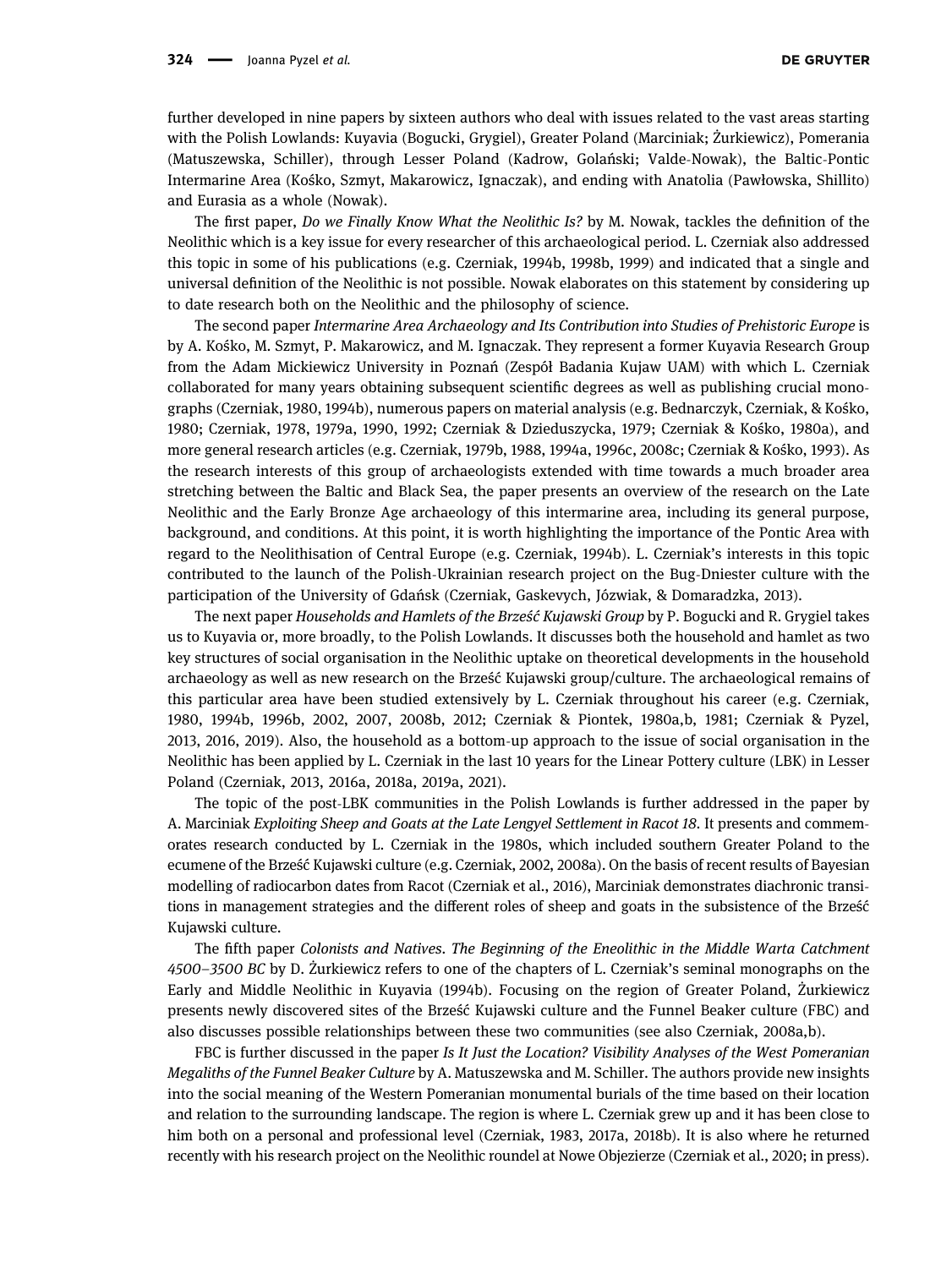The next paper An Integrated Zooarchaeological and Micromorphological Perspective on Midden Taphonomy at Late Neolithic Çatalhöyük by K. Pawłowska and L. M. Shillito discusses the formation processes of middens and the taphonomy of bone assemblages found within them. These data come from the TP area of Çatalhöyük East in Anatolia, which was excavated between 2001 and 2010 by a team lead by L. Czerniak ([Figure 1](#page-2-0)) and A. Marciniak. The field and laboratory research at this site, which is considered one of the symbols of Near Eastern Neolithic, allowed important insights into the Late Neolithic lifeways and transition into the Chalcolithic (e.g. Barański et al., [2021](#page-5-21); Czerniak & Marciniak, [2022](#page-7-16); Czerniak & Pyzel, [2017](#page-7-17); Marciniak & Czerniak, [2007;](#page-7-1) Marciniak et al., [2015;](#page-7-18) Özdöl-Kutlu, Carter, Czerniak, & Marciniak, [2015;](#page-8-0) Roffet-Salque et al., [2018](#page-8-1)).

The international and interdisciplinary research at Çatalhöyük provoked new interpretations in regard to Central European Neolithic, an example of which is L. Czerniak's research on the LBK longhouses in Lesser Poland (e.g. Czerniak, [2016a,](#page-6-11) [2018a,](#page-6-12) [2019a,](#page-6-13) [2021](#page-6-14)). The Early Neolithic of this area, including a wellknown structure discovered in Łoniowa in the Dunajec River Basin in the Carpathians, is discussed by P. Valde-Nowak in the paper The Neolithic Sequence of the Middle Dunajec River Basin (Polish Western Carpathians) and its Peculiarities. The author presents impressive originality of the Neolithic settlements discovered in high locations. Similar distant peripheries and borderlands of the Neolithic ecumene in various regions have always attracted L. Czerniak's particular interest (e.g. Czerniak, [2007](#page-5-3); Czerniak & Kabaciński, [1997](#page-7-19); Czerniak & Pyzel, [2011;](#page-7-20) Czerniak & Rzepecki, [2015;](#page-7-21) Czerniak, Pyzel, & Wąs, [2016](#page-7-22)).

The final contribution Great Transformations on a Micro Scale: The Targowisko Settlement Region by S. Kadrow and A. Golański addresses the relationships between LBK and Malice culture in Lesser Poland, including socio-cultural changes. It presents the Targowisko micro-region in Lesser Poland where L. Czerniak conducted rescue excavations of numerous Neolithic sites (e.g. Czerniak, [2013](#page-6-1); Czerniak et al., [2006,](#page-6-2) [2007](#page-7-2)). In fact, Malice culture has interested L. Czerniak for many decades as he analysed both its role in the development of the Brześć Kujawski culture and its position within the post-LBK world (Czerniak, [1996a](#page-5-22)).

<span id="page-2-0"></span>

Figure 1: Lech Czerniak at Çatalhöyük, 2006. Photo by J. Pyzel.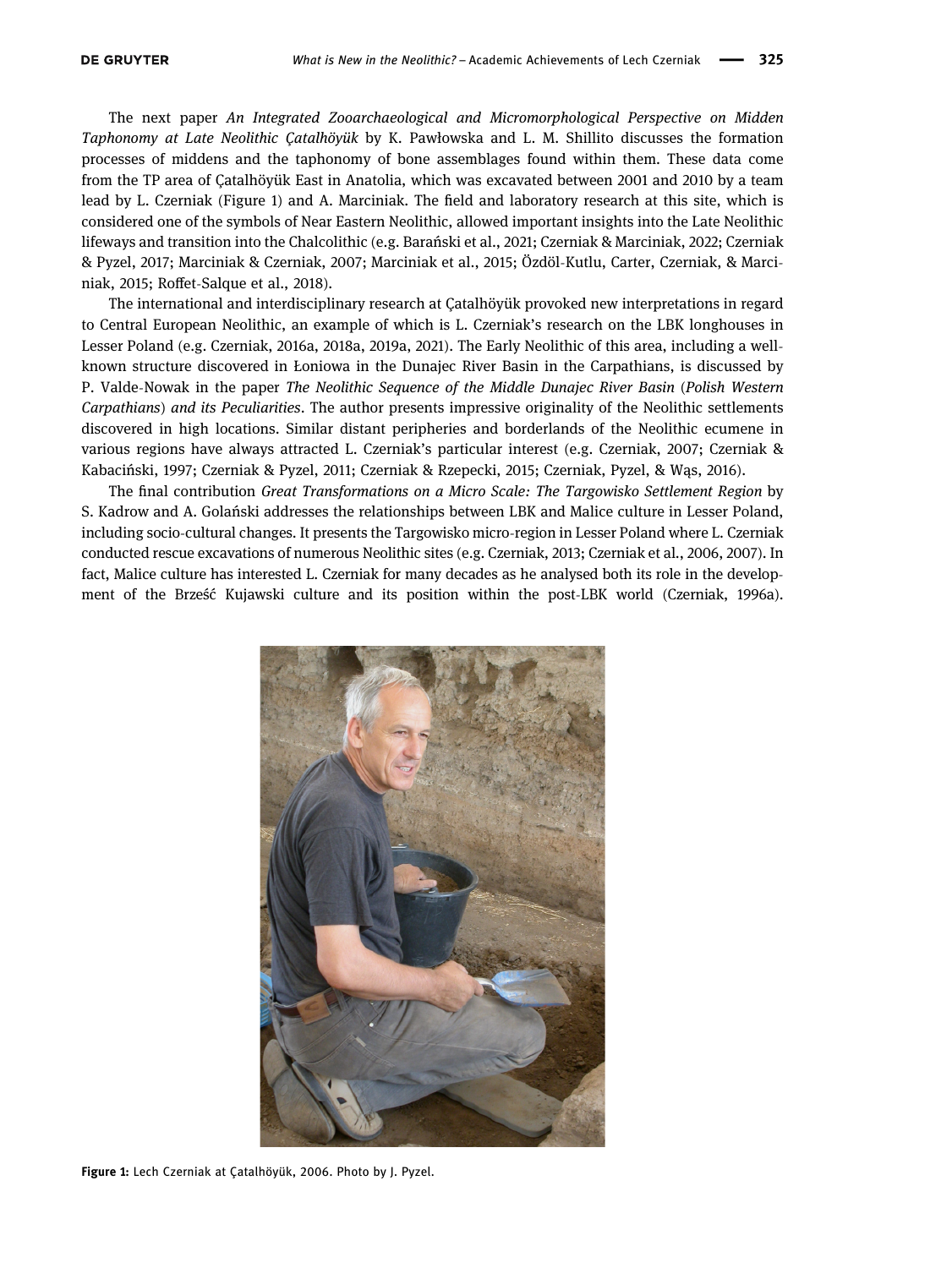Furthermore, the related social transformations of the time lie at the base of his new research project "Sickle man" graves and their role in building a new identity after the decline of the first farming communities in Lesser Poland at the turn of the sixth and fifth millennium BC. This research perfectly illustrates how our scientific trajectories entangle, how we benefit from each other's research, and how we stimulate each other.

Lech Czerniak has made an important contribution to Neolithic research. The authors and editors of this special issue (along with 32 reviewers who must remain anonymous) are part of a larger group of people listed in Tabula Gratulatoria who would like to show their appreciation and express their gratitude to L. Czerniak and wish him many further successes.

Ad multos annos!

# What is New in the Neolithic? – A Special Issue Dedicated to Lech Czerniak

#### List of Articles

Nowak, M. [Do we Finally Know What the Neolithic Is?](https://doi.org/10.1515/opar-2020-0204)

Kośko, A., Szmyt, M., Makarowicz, P., & Ignaczak, M. [Intermarine Area Archaeology and Its Contribution into Studies of Prehistoric Europe](https://doi.org/10.1515/opar-2020-0205)

Bogucki, P., & Grygiel, R. [Households and Hamlets of the Brze](https://doi.org/10.1515/opar-2020-0216)ść Kujawski Group

Marciniak, M. [Exploiting Sheep and Goats at the Late Lengyel Settlement in Racot 18](https://doi.org/10.1515/opar-2022-0238)

Żurkiewicz, D. [Colonists and Natives. The Beginning of the Eneolithic in the Middle Warta Catchment 4500](https://doi.org/10.1515/opar-2022-0240)–3500 BC

Matuszewska, M., & Schiller, M. [Is It Just the Location? Visibility Analyses of the West Pomeranian Megaliths of the Funnel Beaker Culture](https://doi.org/10.1515/opar-2022-0236)

Pawłowska, K., & Shillito, L. M. [An Integrated Zooarchaeological and Micromorphological Perspective on Midden Taphonomy at Late](https://doi.org/10.1515/opar-2020-0215) [Neolithic Çatalhöyük](https://doi.org/10.1515/opar-2020-0215)

Valde-Nowak, P. [The Neolithic Sequence of the Middle Dunajec River Basin](https://doi.org/10.1515/opar-2020-0204) (Polish Western Carpathians) and Its Peculiarities

Kadrow, S., & Golański, A. [Great Transformations on a Micro Scale: The Targowisko Settlement Region](https://doi.org/10.1515/opar-2020-0203)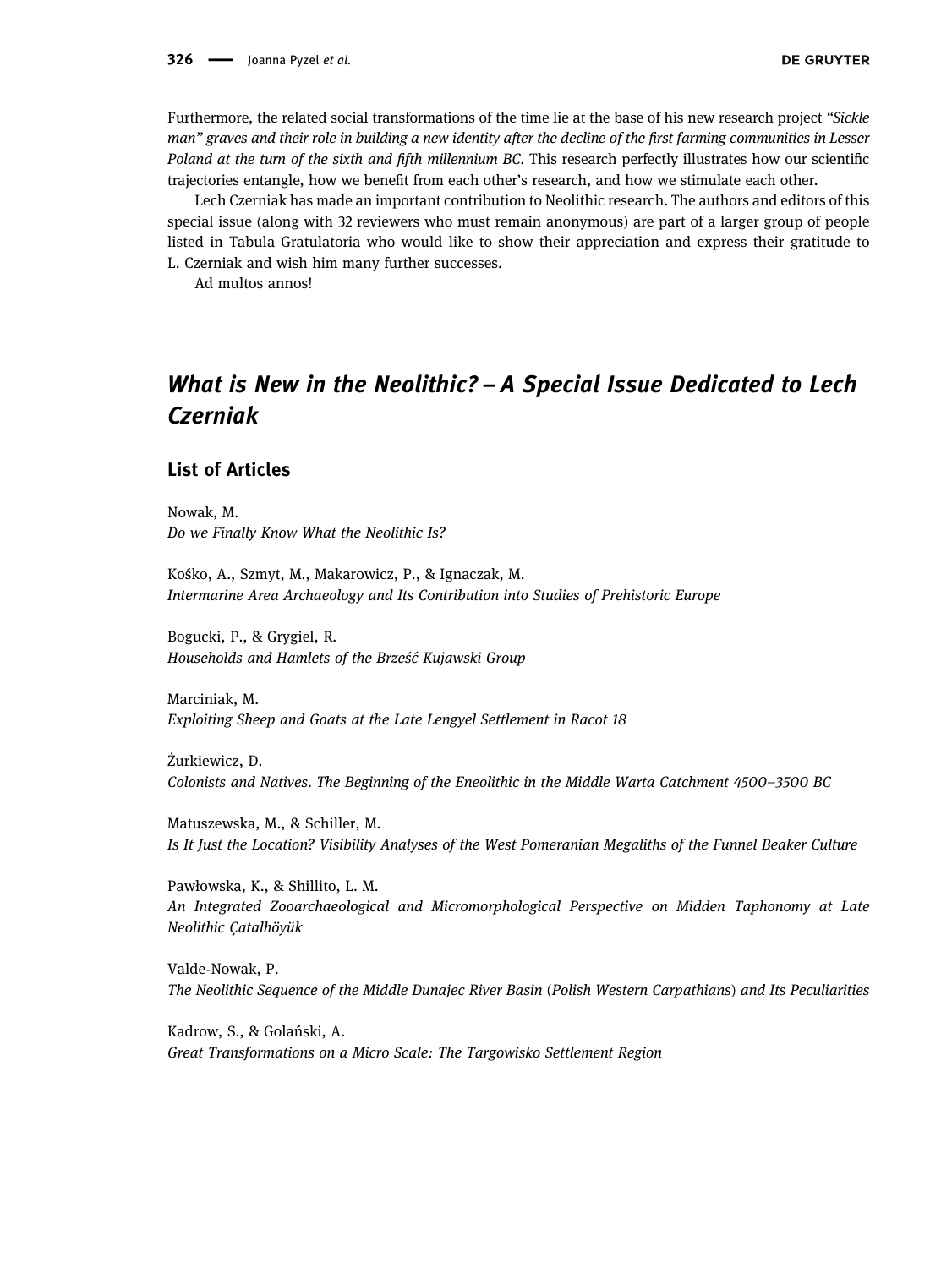## Tabula Gratulatoria

Michał Adamczyk, Szczecin Katarzyna I. Michalak, Gdynia Jana Anvari, Köln Sarunas Milisauskas, Buffalo, NY Monika Badura, Gdańsk Marek Nowak, Kraków Marek Nowak, Kraków Marek Z. Barański, Gdańsk Mihriban Özbasaran, Istanbul Alex Bayliss, London Piotr Papiernik, Łódź Penny Bickle, York **Ivan Pavlů, Praha** Peter Biehl, San Diego, California Juraj Pavúk, Nitraj Pavúk, Nitraj Pavúk, Nitraj Pavúk, Nitraj Pavúk, Nitraj Peter Bogucki, Princeton Andrzej Pelisiak, Rzeszów Piotr Chachlikowski, Poznań Janusz Piontek, Poznań John Chapman, Durham Dominik Kacper Płaza, Łódź Tomasz J. Chmielewski, Wrocław **Lukasz Połczyński, Gdynia** Janusz Czebreszuk, Poznań Łukasz Pospieszny, Poznań Agnieszka Czekaj-Zastawny, Kraków Agnieszka Przybył, Wrocław Lucyna Domańska, Łódź Joanna Pyzel, Gdańsk Guneş Duru, Istanbul Anna Rauba-Bukowska, Kraków Marcin Dziewanowski, Przecław Joanna Rennwanz, Poznań Richard P. Evershed, Bristol Mélanie Roffet-Salque, Bristol Shahina Farid, London **Eva Rosenstock, Bonn** Eva Rosenstock, Bonn Olgierd Felczak, Gdańsk Silviane Scharl, Köln Patrycja Filipowicz, Poznań Wolfram Schier, Berlin Mirosław Furmanek, Wrocław Marek Schiller, Szczecin Adam Golański, Łódź Lisa-Marie Shillito, Newcastle Tomasz Goslar, Poznań **Jessica Smyth, Dublin** Jacek Górski, Kraków **Iwona Sobkowiak-Tabaka, Poznań** Ryszard Grygiel, Łódź Marzena Szmyt, Poznań Ian Hodder, Stanford, Istanbul Marcin Szydłowski, Szczecin Daniela Hofmann, Bergen Katarzyna Ślusarska, Szczecin Marcin Ignaczak, Poznań **Joanna Swieta-Musznicka, Gdańsk** Michał Jakubczak, Warszawa Ruth Tringham, Berkeley Sławomir Kadrow, Rzeszów Christina Tsoraki, Leicester Arkadiusz Klimowicz, Poznań Paweł Valde-Nowak, Kraków Aleksander Kośko, Poznań Marcin Wąs, Gdańsk Andreas Kotula, Wünsdorf **Alassis and Alasdair Whittle, Cardiff** Danuta Król, Gdańsk **Jacek Wierzbicki, Poznań** Marta Krueger, Poznań **Monika Witek, Szczecin** Monika Witek, Szczecin Janusz Kruk, Kraków Piotr Włodarczak, Kraków Jonathan Last, Portsmouth Anna Zakościelna, Lublin Przemysław Makarowicz, Poznań **Albert Zastawny, Kraków** Albert Zastawny, Kraków Arkadiusz Marciniak, Poznań Andreas Zimmermann, Köln Agnieszka Matuszewska, Szczecin Danuta Żurkiewicz, Poznań

Conflict of interest: The authors state no conflict of interest. K.I.M. is a Managing Editor in Open Archaeology.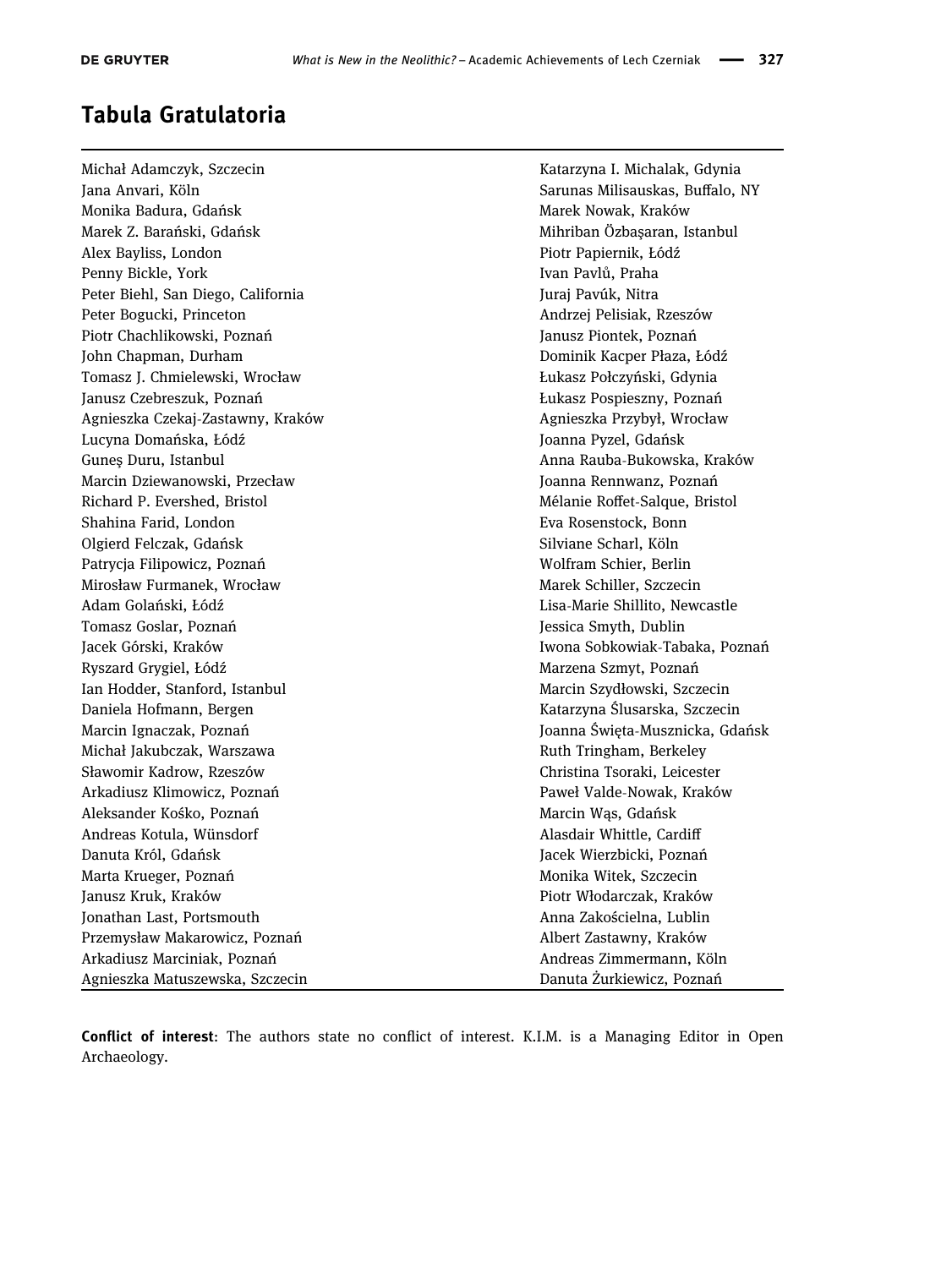## References

- <span id="page-5-21"></span>Barański, M. Z., Czerniak, L., García-Suárez, A., Love, S., Pawłowska, K., Tsoraki, Ch., ... Wolfhagen, J. (2021). Integrating records of Mellaart and Hodder research projects at Çatalhöyük: The GDN area. In I. Hodder & Ch. Tsoraki (Eds.), Communities at work: The making of Çatalhöyük (Çatalhöyük Research Project Series no. 15, pp. 51–70). London: British Institute at Ankara.
- <span id="page-5-9"></span>Bednarczyk, J., Czerniak, L., & Kośko, A. (1980). Z badań nad zespołem osadniczym ludności z kręgu kultur ceramiki wstęgowej w Kruszy Zamkowej, stan. 3, woj. Bydgoszcz (część sepulkralna). Sprawozdania Archeologiczne, 32, 55–90.
- <span id="page-5-10"></span>Czerniak, L. (1978). Konary, woj. Bydgoszcz, stan. 20. Obozowisko ludności kultury lendzielskiej (Ze studiów nad rozwojem kultur wstęgowych na Kujawach). Sprawozdania Archeologiczne, 30, 33–55.
- <span id="page-5-11"></span>Czerniak, L. (1979a). Osada kultury lendzielskiej w Kościelcu Kujawskim, gm. Pakość, stan. 16: (Ze studiów nad rozwojem kultur wstęgowych na Kujawach). Pomorania Antiqua, 5, 73-109.
- <span id="page-5-14"></span>Czerniak, L. (1979b). Z badań nad problematyką równoleżnikowych kontaktów kulturowych społeczeństw dorzeczy Odry i Wisły w młodszej epoce kamienia (Zagadnienie tzw. wpływów kultury rösseńskiej). Wiadomości Archeologiczne, 44(2), 123–129.
- <span id="page-5-1"></span>Czerniak, L. (1980). Rozwój społeczeństw kultury późnej ceramiki wstęgowej na Kujawach. Poznań: Wydawnictwo Naukowe Uniwersytetu im. Adama Mickiewicza w Poznaniu.
- <span id="page-5-20"></span>Czerniak, L. (1983). Kultura ceramiki wstęgowej na Pomorzu. In T. Malinowski (Ed.), Problemy epoki kamienia na Pomorzu (pp. 139–145). Słupsk: Wyższa Szkoła Pedagogiczna.
- <span id="page-5-15"></span>Czerniak, L. (1988). The Neolithisation of the Kuyavian communities. Archaeologia Polona, 28, 49–69.
- <span id="page-5-0"></span>Czerniak, L. (1989). Teoretyczne problemy archeologicznej systematyki kulturowej. Przykład badań nad zróżnicowaniem cech technologicznych ceramiki kultur z kręgu naddunajskich. In A. Cofta-Broniewska (Ed.), Kujawskie przyczynki do badań nad neolitem Europy (pp. 33–65). Inowrocław: Uniwersytet im. Adama Mickiewicza w Poznaniu.
- <span id="page-5-12"></span>Czerniak, L. (1990). First settlement of the oldest phase of the Linear Pottery culture on the Polish lowland: Grabie 4, Włocławek voivodeship. Archaeologia Interregionalis, 11, 49–62.
- <span id="page-5-13"></span>Czerniak, L. (1992). Węgierce, gm. Pakość, stanowisko 12, woj. bydgoskie. Osada z fazy Ia kultury późnej ceramiki wstęgowej. Sprawozdania Archeologiczne, 44, 32–47.
- <span id="page-5-16"></span>Czerniak, L. (1994a). Mozaika kulturowa środkowego neolitu Kujaw. Próba interpretacji genetycznej. In L. Czerniak (Ed.), Neolit i początki epoki brązu na ziemi chełmińskiej (pp. 135–160). Grudziądz: Muzeum w Grudziądzu, Instytut Archeologii i Etnologii Uniwersytetu Mikołaja Kopernika w Toruniu.
- <span id="page-5-2"></span>Czerniak, L. (1994b). Wczesny i środkowy okres neolitu na Kujawach 5400–3650 p. n. e. Poznań: Polska Akad. Nauk Inst. Archeologii i Etnologii.
- <span id="page-5-22"></span>Czerniak, L. (1996a). Kultura malicka a postlinearne kultury Niżu Polski. In J. K. Kozłowski (Ed.), Kultura malicka: Drugi etap adaptacji naddunajskich wzorców kulturowych w neolicie północnej części Środkowej Europy (pp. 71–77). Kraków: Nakł. Polskiej Akademii Umiejetności.
- <span id="page-5-18"></span>Czerniak, L. (1996b). Kultura późnej ceramiki wstęgowej versus grupa brzesko-kujawska (w związku z referatem R. Grygla). In J. K. Kozłowski (Ed.), Kultura malicka: Drugi etap adaptacji naddunajskich wzorców kulturowych w neolicie północnej części Środkowej Europy (pp. 147–149). Kraków: Nakł. Polskiej Akademii Umiejętności.
- <span id="page-5-17"></span>Czerniak, L. (1996c). Zagadnienie odrębności kulturowej neolitycznych mieszkańców Kujaw. In A. Kośko, J. Bednarczyk, & P. Chachlikowski (Eds.), Z badań nad genezą regionalizmu kulturowego społeczeństw Kujaw (Studia i materiały do dziejów Kujaw – Niżu Polski, Vol. 6, pp. 25–38). Poznań, Kruszwica, Inowrocław: Uniwersytet im. Adama Mickiewicza w Poznaniu.
- <span id="page-5-6"></span>Czerniak, L. (1997). Badania ratownicze na trasach wielkich inwestycji: Nowe wyzwanie metodyczne, organizacyjne i etyczne. In A. Prinke (Ed.), Aktualne zagrożenia dziedzictwa archeologicznego: Materiały z konferencji ogólnopolskiej, Poznań, 17 kwietnia 1997 r (Poznańskie zeszyty archeologiczno-konserwatorskie, Vol. 6, pp. 38–41). Poznań: Muzeum Archeologiczne w Poznaniu.
- <span id="page-5-4"></span>Czerniak, L. (1998a). The first farmers: Najstarsi rolnicy. In M. Chłodnicki & L. Krzyżaniak (Eds.), Pipeline of archaeological treasures.: Gazociąg pełen skarbów archeologicznych (pp. 23–36). Poznań: Poznańskie Towarzystwo Prehistoryczne.
- <span id="page-5-7"></span>Czerniak, L. (1998b). The Neolithic – what's that. In M. Zvelebil, L. Domańska, & R. Dennell (Eds.), Harvesting the sea, farming the forest: The emergence of Neolithic societies in the Balitic Region (Sheffield Archaeological Monographs, Vol. 10, pp. 29–30). Sheffield: Sheffield Academic Press.
- <span id="page-5-8"></span>Czerniak, L. (1999). V. Gordon Childe a koncepcje neolityzacji. Archeologia kontynentalna versus anglo-amerykańska. In J. Lech & F. M. Stępniowski (Eds.), V. Gordon Childe i archeologia w XX wieku (pp. 93–100). Warszawa: Wydawnictwo Naukowe PWN. Czerniak, L. (2002). Settlements of the Brześć Kujawski type on the Polish Lowlands. Archeologické Rozhledy, 54, 9–22.
- <span id="page-5-19"></span><span id="page-5-5"></span>Czerniak, L. (2004). Kultury z cyklu ceramiki wstęgowej. In J. Bednarczyk & A. Kośko (Eds.), Od długiego domu najstarszych rolników do dworu staropolskiego: Wyniki badań archeologicznych na trasach gazociągów Mogilno-Włocławek i Mogilno-Wydartowo (pp. 195–233). Poznań: Wydawnictwo Poznańskie.
- <span id="page-5-3"></span>Czerniak, L. (2007). The North-East frontier of the post-LBK cultures. In J. K. Kozłowski & P. Raczky (Eds.), The Lengyel, Polgár and related cultures in the Middle/Late Neolithic in Central Europe (pp. 233–248). Kraków: Polska Akademia Umiejętności.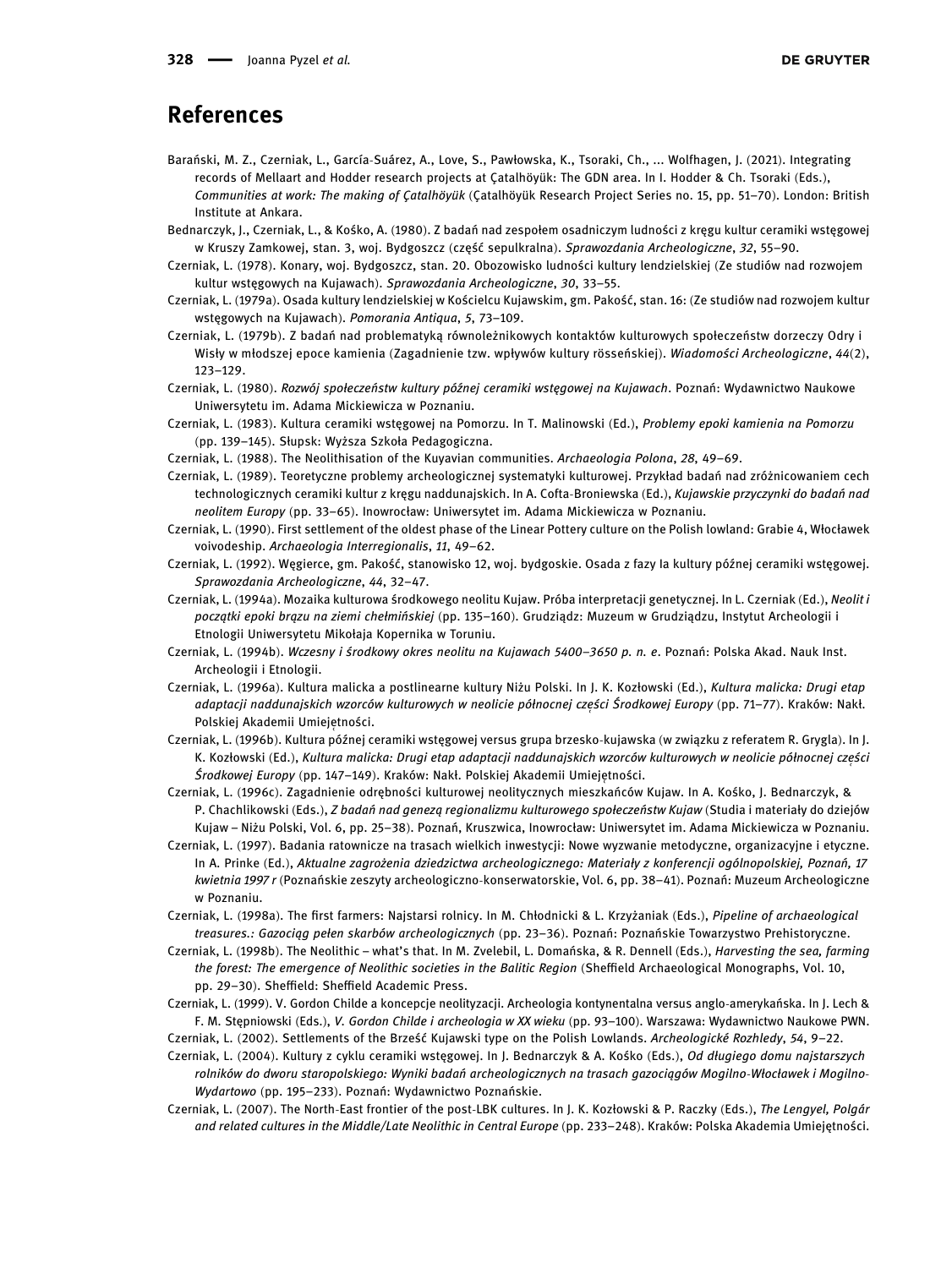<span id="page-6-15"></span>Czerniak, L. (2008a). Najstarsze społeczności rolnicze: Nowa epoka. In M. Kobusiewicz (Ed.), Pradzieje Wielkopolski: Od epoki kamienia do średniowiecza (pp. 147–201). Poznań: Instytut Archeologii i Etnologii Polskiej Akademii Nauk Oddział w Poznaniu.

<span id="page-6-10"></span>Czerniak, L. (2008b). Ślady osadnictwa kultury późnej ceramiki wstęgowej. Fontes Archaeologici Posnanienses, 44, 191–193.

- <span id="page-6-8"></span>Czerniak, L. (2008c). Z badań nad neolityzacją Niżu Polski. Zagadnienie tzw. wpływów kultury rösseńskiej. In J. Bednarczyk, J. Czebreszuk, P. Makarowicz, & M. Szmyt (Eds.), Na pograniczu światów: Studia z pradziejów międzymorza bałtyckopontyjskiego ofiarowane Profesorowi Aleksandrowi Kośko w 60. rocznicę urodzin (pp. 71–82). Poznań: Wydawnictwo Poznańskie.
- <span id="page-6-0"></span>Czerniak, L. (2012). After the LBK. Communities of the 5th millennium BC in North-Central Europe. In R. Gleser & V. Becker (Eds.), Mitteleuropa im 5. Jahrtausend vor Christus: Beiträge zur Internationalen Konferenz in Münster 2010 (pp. 151–174). Berlin: Lit.
- <span id="page-6-1"></span>Czerniak, L. (2013). House, household and village in the Early Neolithic of central Europe: A case study of the LBK in Little Poland. In S. Kadrow & P. Włodarczak (Eds.), Environment and subsistence – forty years after Janusz Kruk's "Settlement studies…" (Studien zur Archäologie in Ostmitteleuropa/Studia nad Pradziejami Europy Środkowej, Vol. 11, pp. 43–67). Rzeszów, Bonn: Institute of Archaeology Rzeszów University; Dr. Rudolf Habelt GmbH.
- <span id="page-6-11"></span>Czerniak, L. (2016a). House and Household in the LBK. In L. W. S. W. Amkreutz, F. Haack, D. Hofmann, & I. van Wijk (Eds.), Something out of the ordinary? Interpreting diversity in the Early Neolithic linearbandkeramik and beyond (pp. 33–64). Newcastle Upon Tyne: Cambridge Scholars Publishing.
- <span id="page-6-3"></span>Czerniak, L. (2016b). Osady społeczności kultur ceramiki wstęgowej. In M. Szmyt (Ed.), Studia i materiały do badań nad późnym neolitem Wysoczyzny Kujawskiej: VI. Osadnictwo społeczności neolitycznych na stanowisku 2 w Janowicach, woj. kujawskopomorskie (pp. 73–123). Poznań: Wydawnictwo Naukowe UAM.
- <span id="page-6-16"></span>Czerniak, L. (2017a). Pradoliny pomorskich rzek. Kontakty kulturowe i handlowe społeczeństw w pradziejach i wczesnym średniowieczu. Podsumowanie konferencji. In F. Mirosław, W. Świętosławski, & W. Chudziak (Eds.), Pradoliny pomorskich rzek: Kontakty kulturowe i handlowe spoeczenstw w pradziejach i wczesnym sredniowieczu (pp. 381–384). Gdansk: Muzeum Archeologiczne.
- <span id="page-6-4"></span>Czerniak, L. (2017b). Zanim powstała kultura brzesko-kujawska. Przykład stanowisk 2 ,3, 6 i 7 w Ludwinowie, gm. Włocławek. In A. Marciniak-Kajzer, A. Andrzejewski, A. Golański, S. Rzepecki, & M. Wąs (Eds.), Nie tylko krzemienie. Not only flints. Studia ofiarowane prof. Lucynie Domańskiej w 45-lecie pracy naukowo-dydaktycznej i w 70. Rocznicę urodzin (pp. 199–236). Łódź: Instytut Archeologii Uniwersytetu Łódzkiego. Łódzka Fundacja Badań Naukowych, Stowarzyszenie Naukowe Archeologów Polskich Oddział w Łodzi.
- <span id="page-6-12"></span>Czerniak, L. (2018a). Is length significant? LBK longhouses and the social context in central-eastern Europe. In P. Valde-Nowak, K. Sobczyk, M. Nowak, & J. Źrałka (Eds.), Multas per gentes et multa per saecula: Amici magistro et collegae suo Ioanni Christopho Kozłowski dedicant (pp. 401–409). Krakow: Institute of Archaeology Jagiellonian University, Alter Radosław Palonka.
- <span id="page-6-17"></span>Czerniak, L. (2018b). The emergence of TRB communities in Pomerania. Prace I Materiały Muzeum Archeologicznego I Etnograficznego W Łodzi, Seria Archeologiczna, 47, 103–130.
- <span id="page-6-13"></span>Czerniak, L. (2019a). Kto mieszkał w długich domach? Próba nowego spojrzenia na możliwości rekonstrukcji domu kultury ceramiki wstęgowej rytej. In M. Szmyt, P. Chachlikowski, J. Czebreszuk, M. Ignaczak, & P. Makarowicz (Eds.), Archaeologia Bimaris: Vol. 5. VIR BIMARIS. Od kujawskiego matecznika do stepów nadczarnomorskich. Studia z dziejów międzymorza bałtycko-pontyjskiego ofiarowane Profesorowi Aleksandrowi Kośko (pp. 229–241). Poznań: Uniwersytet im. Adama Mickiewicza w Poznaniu, Instytut Archeologii. Zakład Prahistorii Europy Środkowo-Wschodniej.
- <span id="page-6-5"></span>Czerniak, L. (2019b). Ślady osadnictwa kultur postlinearnych. In J. Pyzel (Ed.), Ludwinowo, site 7. Neolithic settlement in Kuyavia (Ocalone Dziedzictwo Archeologiczne: Vol. 8, pp. 147–174). Pękowice, Gdańsk: Wydawnictwo i Pracownia Archeologiczna Profil-Archeo, Wydawnictwo Uniwersytetu Gdańskiego.
- <span id="page-6-14"></span>Czerniak, L. (2021). The visible and the invisible. A fresh look at LBK longhouse interiors. In L. Jallot & A. Peinetti (Eds.), Use of Space and Domestic Areas: Functional Organisation and Social Strategies: Proceedings of the XVIII UISPP World Congress (4–9 June 2018, Paris, France) Volume 18 Session XXXII-1 (pp. 7–17). Oxford: Archaeopress Publishing.
- <span id="page-6-6"></span>Czerniak, L., & Czebreszuk, J. (2010). Naczynie zoomorficzne z Ludwinowa, stanowisko 7, woj. kujawsko-pomorskie. Fontes Archaeologici Posnanienses, 46, 127–135.
- <span id="page-6-7"></span>Czerniak, L., & Dzieduszycka, B. (1979). Badania ratownicze w Polanowicach, woj. Bydgoszcz, stanowisko 6: (Przyczynek do studiów nad metodyką taksonomii typologiczno-chronologicznej kultur wstęgowych na Kujawach). Sprawozdania Archeologiczne, 31, 29–45.
- <span id="page-6-9"></span>Czerniak, L., Gaskevych, D., Józwiak, B., & Domaradzka, S. (2013). Neolityzacja międzyrzecza Bohu i Dniestru: Wstępne sprawozdanie z polsko-ukraińskich badań w latach 2008–2010. Gdańskie Studia Archeologiczne, 3, 91–118.
- <span id="page-6-2"></span>Czerniak, L., Golański, A., Józwiak, B., Kadrow, S., Rozen, J., & Rzepecki, S. (2006). Sprawozdanie z archeologicznych badań wykopaliskowych przeprowadzonych w latach 2003–2004 na stanowiskach 3, 12–15 i 34 w Targowisku, gm. Kłaj, woj. małopolskie. In Z. Bukowski & M. Gierlach (Eds.), Zeszyty Ośrodka Ochrony Dziedzictwa Archeologicznego Seria B: Materiały Archeologiczne. Raport 2003–2004. Wstępne wyniki konserwatorskich badań archeologicznych w strefie budowy autostrad w Polsce za lata 2003–2004 (pp. 541–554). Warszawa: Wydawnictwo DIG.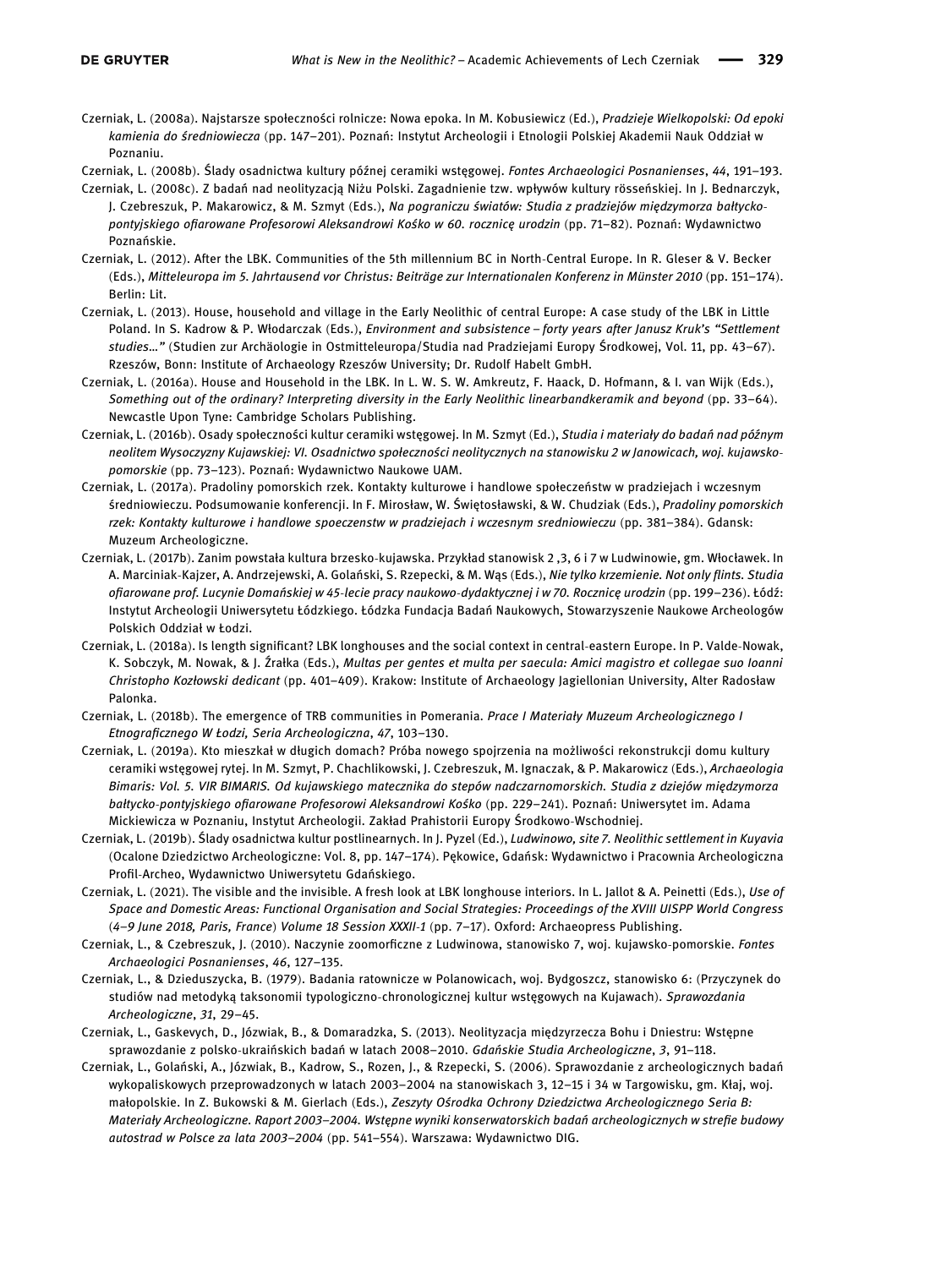330 - Joanna Pyzel et al.

- <span id="page-7-2"></span>Czerniak, L., Golański, A., & Kadrow, S. (2007). New facts on the Malice culture gained from the rescue excavations at the A4 motorway section East of Krakow. In J. K. Kozłowski & P. Raczky (Eds.), The Lengyel, Polgár and related cultures in the MiddleLate Neolithic in Central Europe: [symposium … at the Polish academy of arts and sciences in Kraków, between March 7th and 12th, 2006] (pp. 471–486). Kraków: Polska Akademia Umiejętności.
- <span id="page-7-19"></span>Czerniak, L., & Kabaciński, J. (1997). The Ertebølle culture in the Southern Baltic Coast. In D. Król (Ed.), The Baltic sea-coast landscapes seminar: Session no. 1. The built environment of coast areas during the stone age (pp. 70–79). Gdańsk: S.N.
- <span id="page-7-7"></span>Czerniak, L., & Kośko, A. (1980a). Badania sondażowe w Inowrocławiu-Mątwach, stan. 5, woj. Bydgoszcz (Przyczynek do badań nad chronologiczno-genetyczną interpretacją ugrupowań późnolendzielskich z ceramiką "kłutą" na Niżu Polski). Sprawozdania Archeologiczne, 32, 29–53.
- <span id="page-7-0"></span>Czerniak, L., & Kośko, A. (1980b). Zagadnienie efektywności poznawczej analizy chronologicznej ceramiki na podstawie cech technologicznych. Archeologia Polski, 25(2), 247–280.
- <span id="page-7-8"></span>Czerniak, L., & Kośko, A. (1993). Z badań nad genezą rozwoju i systematyką kultury pucharów lejkowatych na Kujawach. Poznań: Uniwersytet im. Adama Mickiewicza w Poznaniu.
- <span id="page-7-5"></span>Czerniak, L., & Kośko, A. (2019). Great expectations: Reflections on the 20th anniversary of Poland's motorway construction rescue archaeology programme. Sprawozdania Archeologiczne, 71, 457–464. doi: 10.23858/SA71.2019.017.
- <span id="page-7-6"></span>Czerniak, L., & Kulczykowski, W. (2014). Archeolodzy między przeszłością a przyszłością. Prace konserwatorskie i edukacyjne na ewangelickim cmentarzu w Nowym Monasterzysku, gm. Młynary, pow. Elbląg. Gdańskie Studia Archeologiczne, 4, 181–204.
- <span id="page-7-16"></span>Czerniak, L., & Marciniak, A. (2022). Abandoning Çatalhöyük. Re-shuffling, re-location and migration as the means of mitigating social unease in the Late Neolithic. In P. Biehl & E. Rosenstock (Eds.), 6000 BC: Transformation and change in the Near East and Europe (pp. 136–157). Cambridge, New York: Cambridge University Press.
- <span id="page-7-13"></span>Czerniak, L., Marciniak, A., Bronk Ramsey, C., Dunbar, E., Goslar, T., Barclay, A., … Whittle, A. (2016). House time: Neolithic settlement development at Racot during the 5th millennium CAL B.C. in the Polish lowlands. Journal of Field Archaeology, 41(5), 618–640. doi: 10.1080/00934690.2016.1215723.
- <span id="page-7-14"></span>Czerniak, L., Matuszewska, A., Dziewanowski, M., Pospieszny, Ł., Jakubczak, M., & Szubski, M. (2020). The Neolithic roundel and its socia context on the furthest reaches of the Danubial world. In A. B. Gebauer, L. Sørensen, A. Teather, & A. C. Valera (Eds.), Monumentalising life in the Neolithic: Narratives of continuity and change (pp. 263–271). Oxford, Philadelphia: Oxbow Books.
- <span id="page-7-15"></span>Czerniak, L., Matuszewska, A., Dziewanowski, M., Jakubczak, M., Marciniak, A., Michalak, K. I., ... Ryndziewicz, R. (in press). Neolityczny rondel w Nowym Objezierzu i jego kontekst osadniczy. Wstępne wyniki badań w latach 2017–2020. Materiały Zachodniopomorskie.
- <span id="page-7-9"></span>Czerniak, L., & Piontek, J. (1980a). Próba modelowego opisu form organizacji społecznej i gospodarczej ludności kultur "wstęgowych" na podstawie analizy zespołów typu Brześć Kujawski. Archeologia Polski, 24(2), 335n.
- <span id="page-7-10"></span>Czerniak, L., & Piontek, J. (1980b). The Socioeconomic system of European Neolithic populations. Current Anthropology, 21(1), 97–100.
- <span id="page-7-11"></span>Czerniak, L., & Piontek, J. (1981). More on Neolithic socioeconomic system. Current Anthropology, 22(1), 86–87.
- <span id="page-7-20"></span>Czerniak, L., & Pyzel, J. (2011). Linear Pottery farmers and the introduction of pottery in the southern Baltic. In S. Hartz, F. Lüth, & T. Terberger (Eds.), Early Pottery in the Baltic. Dating, Origin and Social Context: International Workshop at Schleswig from 20th to 21st October 2006 (Bericht der Römisch-Germanischen Kommission, Vol. 89, pp. 347–360). Frankfurt a. M.: Philipp von Zabern.
- <span id="page-7-12"></span>Czerniak, L., & Pyzel, J. (2013). Unusual funerary practices in the Brześć Kujawski culture in the Polish lowland. In N. Müller-Scheeßel (Ed.), "Irreguläre" Bestattungen in der Urgeschichte Norm, Ritual, Strafe …?; Akten der Internationalen Tagung in Frankfurt a. M. vom 3. bis 5. Februar 2012 (pp. 139–150). Bonn: Habelt.
- <span id="page-7-3"></span>Czerniak, L., & Pyzel, J. (2016). Being at home in the early Chalcolithic. The Longhouse phenomenon in the Brześć Kujawski culture in the Polish Lowlands. Open Archaeology, 2(1), 97–114. doi: 10.1515/opar-2016-0007.
- <span id="page-7-17"></span>Czerniak, L., & Pyzel, J. (2017). Late Neolithic Pottery at Çatalhöyük East. In W. Cruells, I. Mateiciucová, & O. Nieuwenhuyse (Eds.), Painting pots-painting people: late neolithic ceramics in ancient mesopotamia (pp. 93–106). Oxford, Philadelphia: Oxbow Books.
- <span id="page-7-4"></span>Czerniak, L., & Pyzel, J. (2019). The Brześć Kujawski culture. The north-easternmost Early Chalcolithic communities in Europe. In R. Gleser & D. Hofmann (Eds.), Contacts, boundaries and innovation. Exploring developed Neolithic societies in central Europe and beyond (pp. 59–90). Leiden: Sidestone Press.
- <span id="page-7-22"></span>Czerniak, L., Pyzel, J., & Wąs, M. (2016). The beginnings of the Neolithic in Eastern Pomerania: A Linear Pottery culture settlement at site 13, Kościelna Jania, Smętowo graniczne Commune. Sprawozdania Archeologiczne, 68, 193–222.
- <span id="page-7-21"></span>Czerniak, L., & Rzepecki, S. (2015). Research on the origin of the TRB culture in east Pomerania. Pottery from Bielawki, site 5, Pelplin commune. Gdańskie Studia Archeologiczne, 5, 40–57.
- <span id="page-7-18"></span>Marciniak, A., Barański, M. Z., Bayliss, A., Czerniak, L., Goslar, T., Southon, J., & Taylor, R. E. (2015). Fragmenting times: Interpreting a Bayesian chronology for the Late Neolithic occupation of Çatalhöyük East, Turkey. Antiquity, 89(343), 154–176. doi: 10.15184/aqy.2014.33.
- <span id="page-7-1"></span>Marciniak, A., & Czerniak, L. (2007). Social transformations in the Late Neolithic and the Early Chalcolithic periods in central Anatolia. Anatolian Studies, 57, 115–130. doi: 10.1017/S0066154600008541.